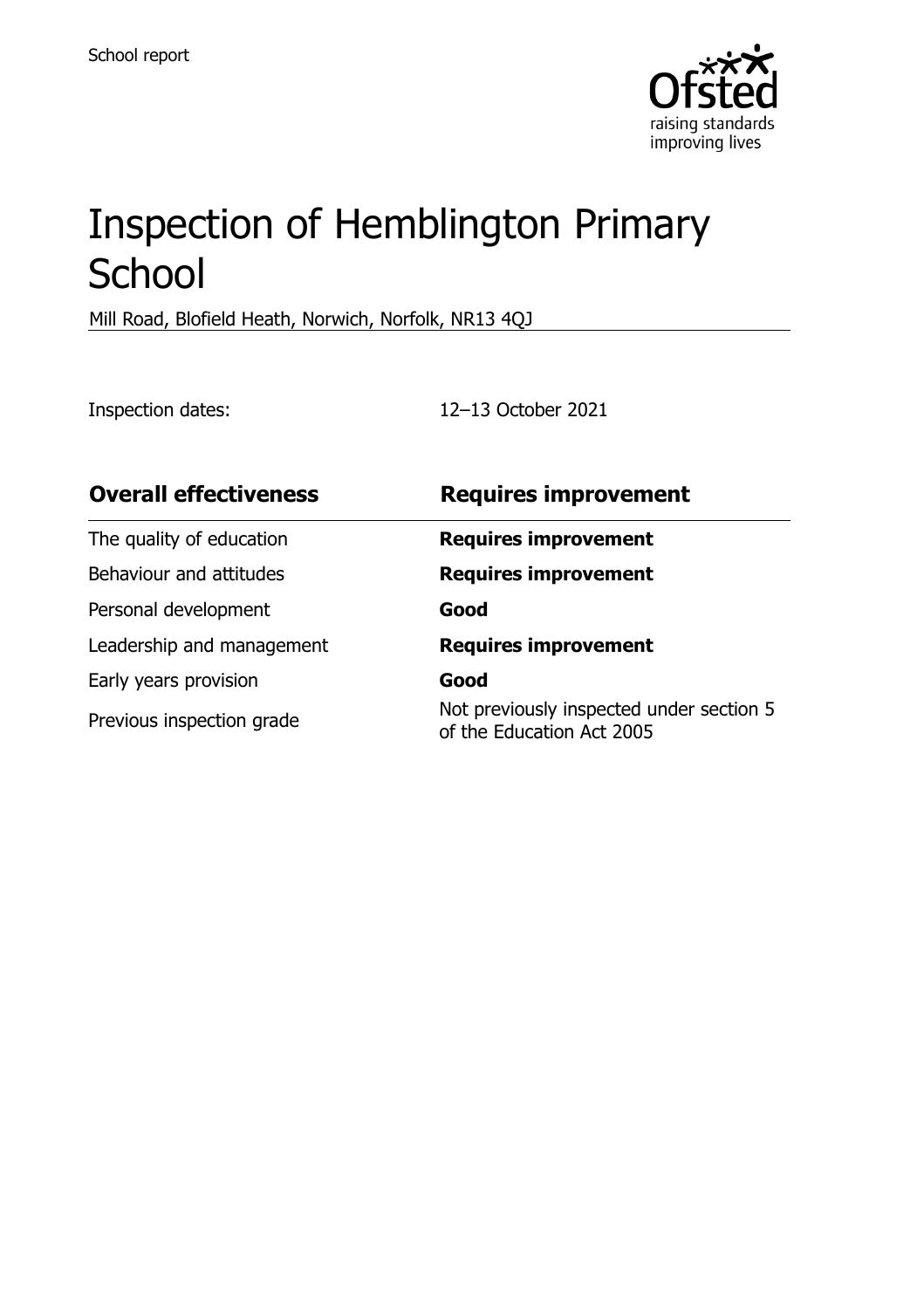

# **What is it like to attend this school?**

At Hemblington Primary School, some pupils do not behave as well as they should. There is some bullying in older year groups. Pupils are unhappy with this. They want leaders and teachers to make this better. Pupils are frustrated that unkind behaviour has gone on for some time. Nevertheless, pupils largely feel safe in school. In lessons, most pupils are keen and eager to learn.

Pupils are given opportunities to 'be the best you can be'. They enjoy getting involved in a range of clubs. Pupils with special educational needs and/or disabilities (SEND) feel included in all parts of school life, from lessons to performing arts clubs.

Leaders plan the 'Hemblington 100' experiences that pupils should have during their time at school, including visiting local heritage sites. Pupils meet positive career role models, such as professional scientists. This helps pupils to understand the wide range of careers that are open to them.

Pupils study subjects that are well planned. However, they do not always get teaching that helps them focus on key knowledge. Pupils get the help they need to learn to read. They love reading at school and are proud of their reading accomplishments.

#### **What does the school do well and what does it need to do better?**

Children make a positive start in the Reception class. They learn the links between sounds and letters from the start of the year. Teachers start with the experiences and knowledge that children already have. They plan further experiences that help children to learn important vocabulary and knowledge. For example, teachers explain words like 'unique' and 'natural' through rhymes and outdoor visits. Pupils enjoy this and repeat words and phrases as they move from one activity to the next.

The headteacher helped subject leaders to design subject curriculums. Curriculum planning now focuses on the important building blocks of knowledge. In subjects such as science and religious education (RE), the curriculum focuses on key words and concepts. Leaders have chosen to read classic books to pupils. They have also chosen other books that tell stories about different people's lives. School and trust leaders have trained staff across the school how to teach phonics well. As a result, pupils learn to read well. Pupils talk about the books that they read with excitement.

In Years 1 to 6, teachers' checks on pupils' learning lack precision. Teachers do not have the right systems to check if pupils have learned what they need to. They do not know well enough whether pupils have remembered the key concepts from the curriculum. Consequently, as teachers lack a detailed understanding of what pupils have learned, they do not adjust what they teach next well enough.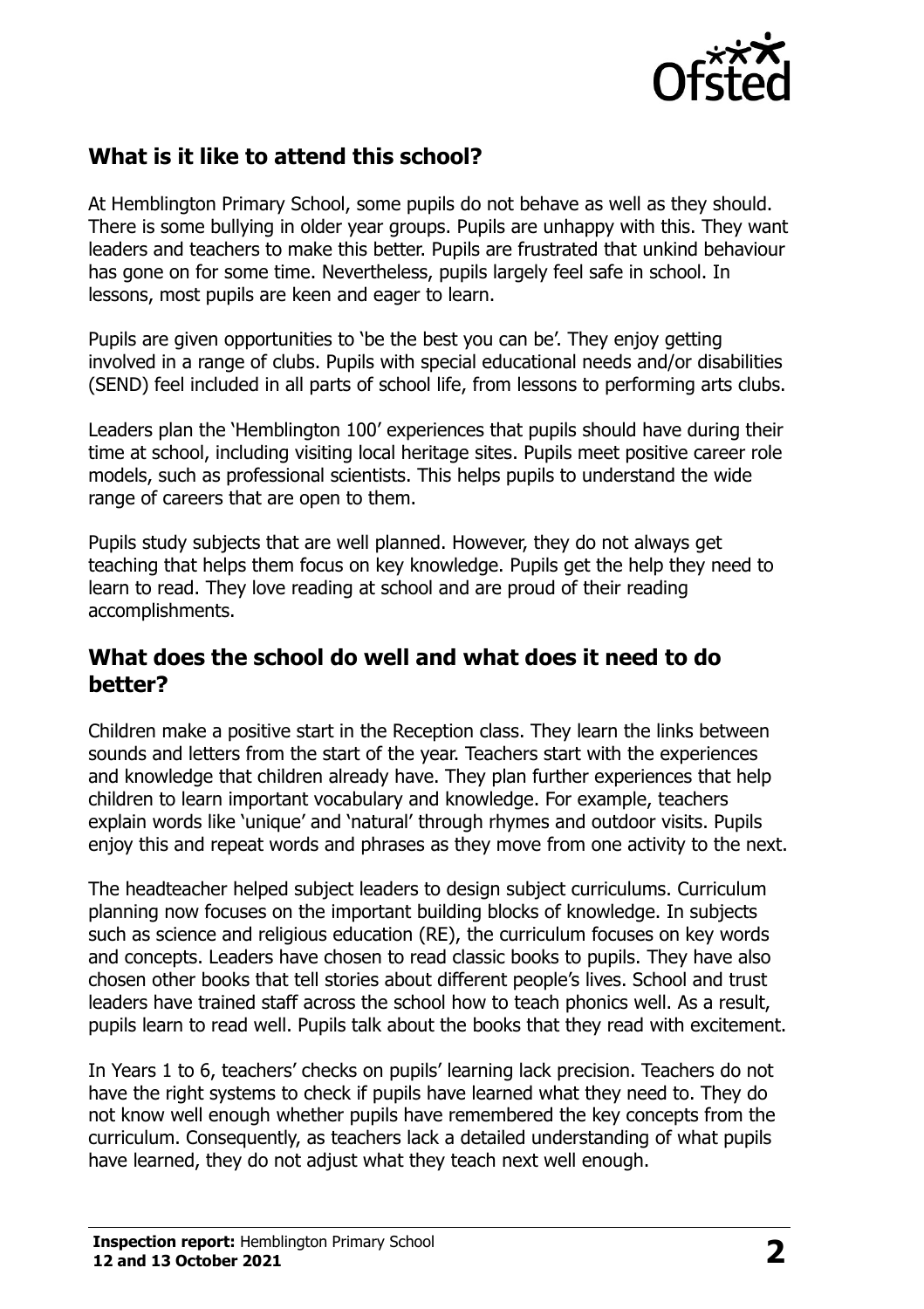

Too often in subjects other than reading, teachers do not choose learning activities that focus on key content. This does not benefit pupils with SEND who need support to focus on crucial knowledge. This means that pupils with SEND do not get help that is adapted well enough to help them learn different subjects.

Many staff members deal with instances of poor behaviour well, using the school's new approach to behaviour. This stops some pupils from disrupting lessons and deals with some bullying. However, staff are inconsistent in their approach. They do not always follow the new approach and they do not always address poor behaviour and bullying effectively. This leads to a few lessons being disrupted and bullying continuing in some cases.

Leaders' system for recording bullying and poor behaviour is new. Other than for pupils with complex needs, leaders are not effective at finding out why pupils make poor behaviour choices. Leaders are not using information well enough to improve pupils' behaviour.

Leaders have focused on what pupils need for developing resilience and character. They have set up opportunities to help pupils learn the skills of independence. Leaders organised a residential trip for the oldest pupils and arranged a cultural trip to a local religious site. Pupils found out what different people in society think is important about life. Leaders support pupils well to find out about the different choices that people in society make. Pupils know how to act in the right way online. Leaders make sure that pupils with SEND learn specific safety skills to look after themselves.

# **Safeguarding**

The arrangements for safeguarding are effective.

Leaders support vulnerable pupils to attend well. They teach pupils how to keep safe in and out of school, including online. Staff access regular training and updates on safeguarding.

There have been occasions where leaders of safeguarding did not follow referral procedures accurately. Previously, leaders and managers did not thoroughly check processes around referrals. The trust has now taken a proactive role to oversee safeguarding and those responsible for governance now offer more challenge around safeguarding. More recently, leaders of safeguarding have secured the right level of support for vulnerable pupils who need it.

# **What does the school need to do to improve?**

#### **(Information for the school and appropriate authority)**

 $\blacksquare$  The assessments that teachers use often do not show them whether pupils have learned and remembered the curriculum content. This means that teachers do not know which knowledge has been learned by which pupils and do not adjust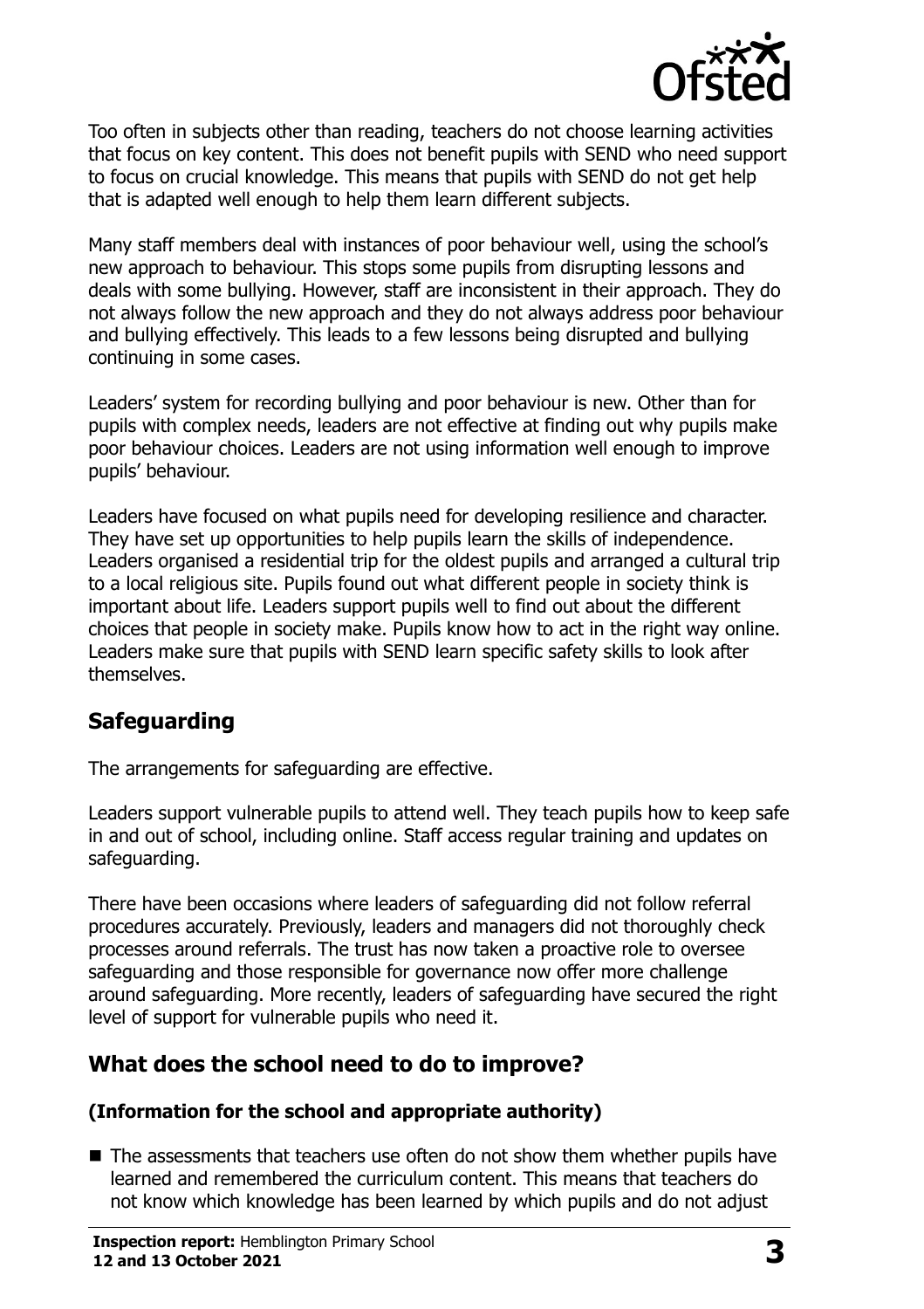

their teaching accordingly. Leaders should ensure that assessment enables teachers to check whether pupils have learned the subject curriculum.

- Teachers do not consistently combine detailed information about pupils with SEND and specific knowledge of the subject content to inform their teaching choices. This means that teaching decisions to support these pupils are not as precise as they should be. Leaders should ensure that teachers use up-to-date information about pupils with SEND to adapt their teaching for the subjects that they teach.
- Leaders have too much of a reactive, case-by-case approach to how behaviour is understood, managed, and dealt with across the school. As a result, the actions that they take to promote positive behaviour and to tackle poor behaviour are too imprecise and less effective than they need to be. Leaders should analyse the information from their behaviour management system to identify exactly where their actions should be focused.

### **How can I feed back my views?**

You can use [Ofsted Parent View](http://parentview.ofsted.gov.uk/) to give Ofsted your opinion on your child's school, or to find out what other parents and carers think. We use information from Ofsted Parent View when deciding which schools to inspect, when to inspect them and as part of their inspection.

The Department for Education has further [guidance](http://www.gov.uk/complain-about-school) on how to complain about a school.

If you are the school and you are not happy with the inspection or the report, you can [complain to Ofsted.](http://www.gov.uk/complain-ofsted-report)

## **Further information**

You can search for [published performance information](http://www.compare-school-performance.service.gov.uk/) about the school.

In the report, '[disadvantaged pupils](http://www.gov.uk/guidance/pupil-premium-information-for-schools-and-alternative-provision-settings)' refers to those pupils who attract government pupil premium funding: pupils claiming free school meals at any point in the last six years and pupils in care or who left care through adoption or another formal route.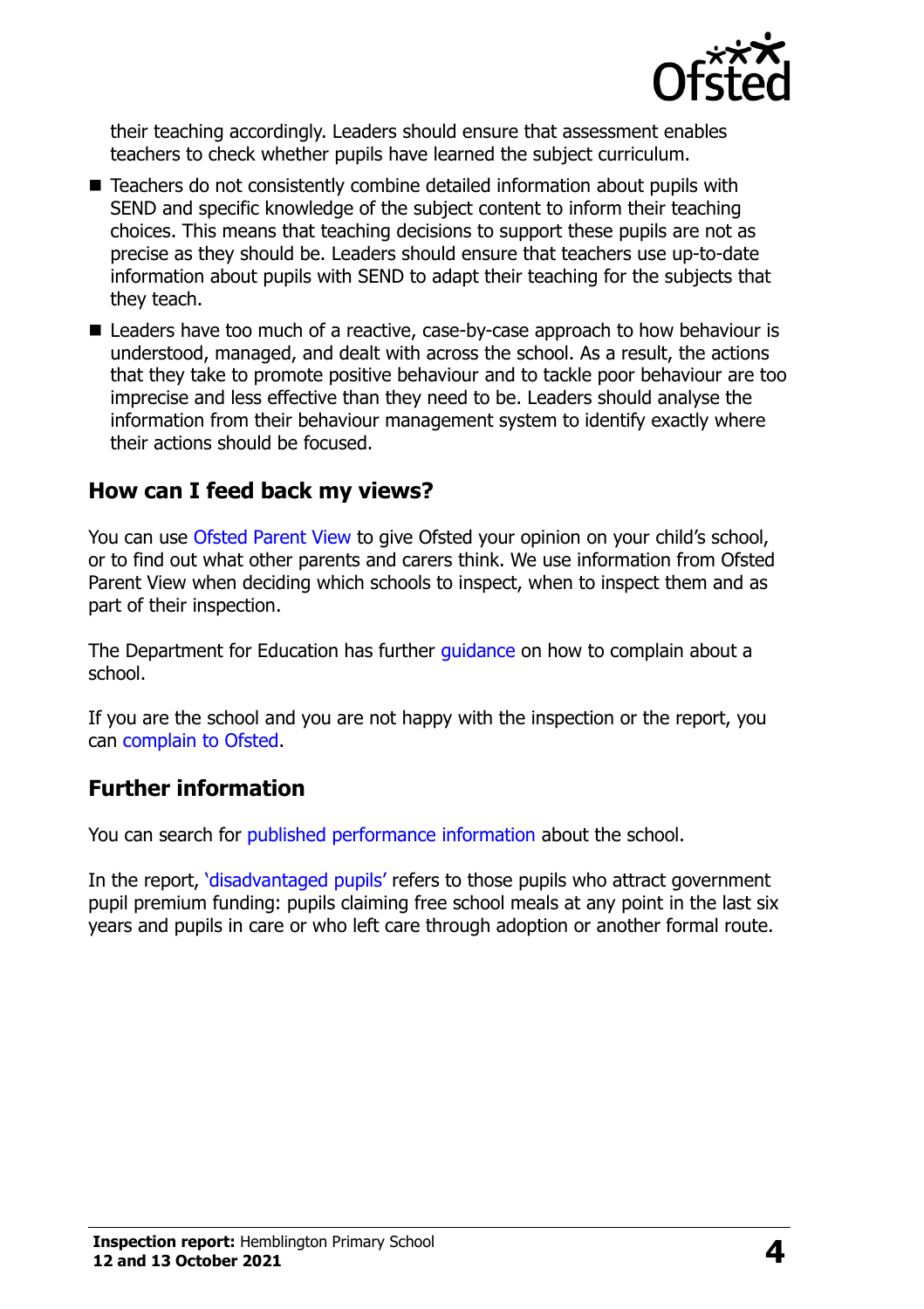

## **School details**

| Unique reference number             | 144574                              |
|-------------------------------------|-------------------------------------|
| <b>Local authority</b>              | <b>Norfolk</b>                      |
| <b>Inspection number</b>            | 10200488                            |
| <b>Type of school</b>               | Primary                             |
| <b>School category</b>              | Academy converter                   |
| Age range of pupils                 | 5 to 11                             |
| <b>Gender of pupils</b>             | Mixed                               |
| Number of pupils on the school roll | 149                                 |
| <b>Appropriate authority</b>        | Board of trustees                   |
| <b>Chair of trust</b>               | Linda Steynor                       |
| <b>Headteacher</b>                  | Kendra Collier                      |
| Website                             | www.hemblingtonprimaryschool.org.uk |
| Date of previous inspection         | Not previously inspected            |

# **Information about this school**

- Hemblington Primary School converted to become an academy school in July 2017. When its predecessor school, of the same name, was last inspected by Ofsted, it was judged to be good overall.
- The headteacher joined the school in September 2020.
- There are two additional senior leaders who were appointed from within the school staff. One senior leader is the deputy designated safeguarding lead and is responsible for the coordination of educational visits. The other senior leader is taking over the coordination of SEND provision. They started their roles in May 2021.
- The school does not use alternative provision.

# **Information about this inspection**

The inspectors carried out this inspection under section 5 of the Education Act 2005.

■ This was the first routine inspection the school received since the COVID-19 pandemic began. Inspectors discussed the impact of the pandemic with the school and have taken that into account in their evaluation.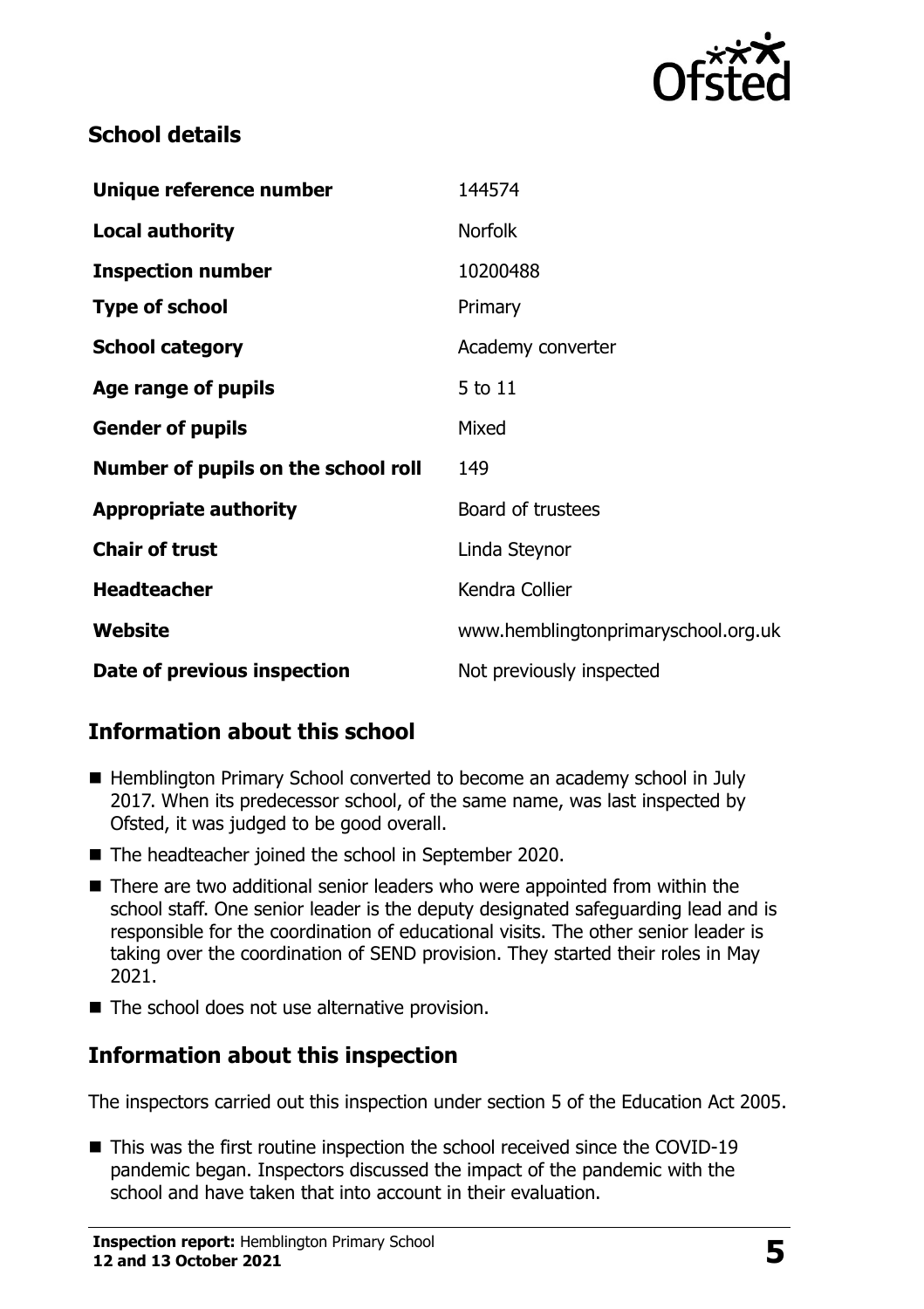

- Inspectors spoke to the headteacher, senior leaders, subject leaders, staff, pupils and those responsible for governance.
- Inspectors reviewed a range of school documents, including the school improvement plan and school policies.
- Inspectors conducted deep dives in the following subjects during the inspection: reading, RE, physical education and mathematics. These included discussions with subject leaders, teachers and pupils. Inspectors visited lessons in these subjects and looked at pupils' work. Inspectors also heard pupils read to a familiar adult.
- **Inspectors looked at curriculum plans in science and spoke with the subject lead.**
- Inspectors spoke to leaders and pupils about, and looked at documentation for, personal, social, and health education, and relationships and sex education.
- **Inspectors spoke to pupils, staff, leaders, managers and governors about the** school's safeguarding arrangements. Inspectors scrutinised the school's single central record and examined the record of employment checks on staff. Inspectors looked at safeguarding case files and bullying logs to evaluate safeguarding and behaviour.
- Inspectors looked at 33 responses to the online survey, Ofsted Parent View, which included 25 free-text responses submitted during the inspection. Inspectors considered 19 responses to the staff survey and 14 responses to the pupil survey during the inspection.

#### **Inspection team**

Richard Kueh, lead inspector **Her Majesty's Inspector** 

Adam Cooke **Her Majesty's Inspector**